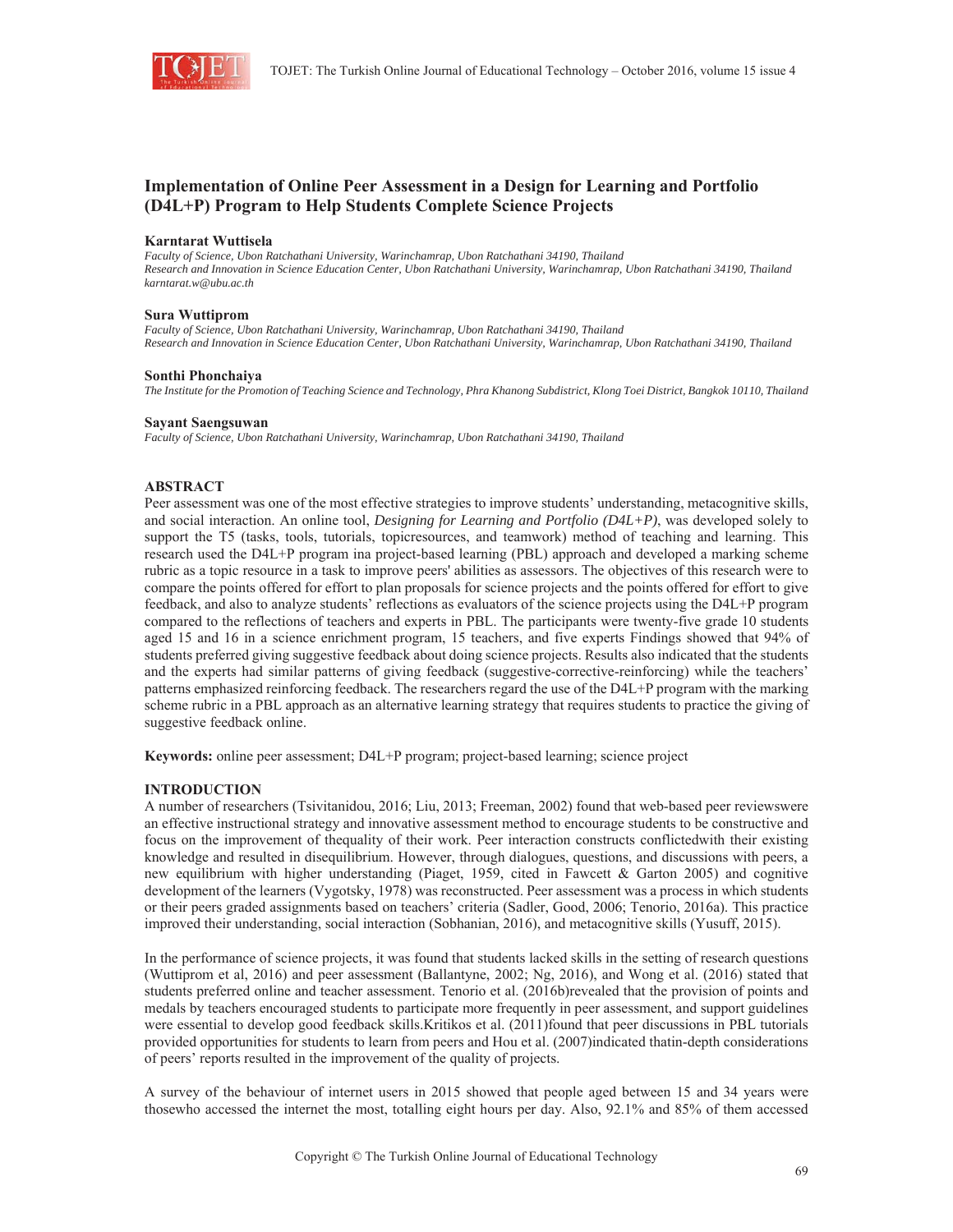

Facebook and Line respectively (Electronic Transactions Development Agency, 2015). Generally, these two programs were used to exchange opinions with family and friends, and for academic purposes (Kirschner and Karpinski, 2010). Facebook and Line programs are powerful tools of instructional design in the 21<sup>st</sup> century in terms of the enhancement oflearners' reflective skills. Reflection was a process of systematic consideration of knowledge or experiences to comprehend them to conceive how knowledge and experiences are meaningful and affect the individual and others. The process enhances the potential of learners to be skillful in the solution of complex problems or unpredictable situations (Mann et al., 2009). However, these programs have a limitation on systematic learner assessment.

In response to this situation, the researchers developed a learning management system based on Richards and Sophakan (2006)called the *Design for Learning and Portfolio (D4L+P)* and created a learning environment based on a co-operative learning approach called the T5 learning model which emphasized Tasks (learning tasks with deliverables and feedback), Tools (for students to produce the deliverables associated with the tasks, which was D4L+P in this case), Tutorials (online support/feedback for the tasks integrated with the tasks), Topics (content resources to support the activities), and Teamwork (role definitions and online supports for collaborative work) (salter et al., 2004). Learning tasks require students to engage in the course content to produce a deliverable artifact. The deliverables and feedback to these deliverables were the primary vehicles for learning. The relations among these components are illustrated in Figure 1.



**Figure 1**: Unit of T5 learning model (Buzza et al., 2005)

This program was incorporated in a project-based learning approach in an 'information management' subject and it made use of coding to classify online discussion content into groups.

The tutorials part was the instructional design for adults (andragogy) (Cross, 1981) which strengthened students' fundamentals to complete science projects equivalent to university students' research, and encouraged active learning and social constructionism. Research revealed that the application of the D4L+P program efficiently increased conceptual understanding (Wuttiprom and Chaiwatthana, 2014), learning achievement (Supasorn, 2014), and the positive attitude of learners towards instructional design (Wuttisela, 2014). The researchers agreed that the main reason for the use of the D4L+P program was the increased peer collaboration and discussion and fewer overdue assignments. It also recorded the history of feedback, similar to WIDE (Hou, Chang, and Sung, 2007), a program called*web-based instructional design environment*that contained a feature by which students were able to give feedback online.

However, there was a lack of research that links D4L+P to PBL, an instructional design that creates a new learning skill for the 21<sup>st</sup> century in which communicating, co-operating, finding and evaluating information, creating and innovating, problem-solving, and analytical thinking are required. To address this lack of research, this study applied the D4L+P program to PBL instructional design in science.

## **OBJECTIVE**

1. To compare points awarded for effort to plan science projects and points awarded for effort to give feedback

2. To analyze students' reflections on the D4L+P program as evaluators of science projects compared to the reflections of the teachers of the science projects and experts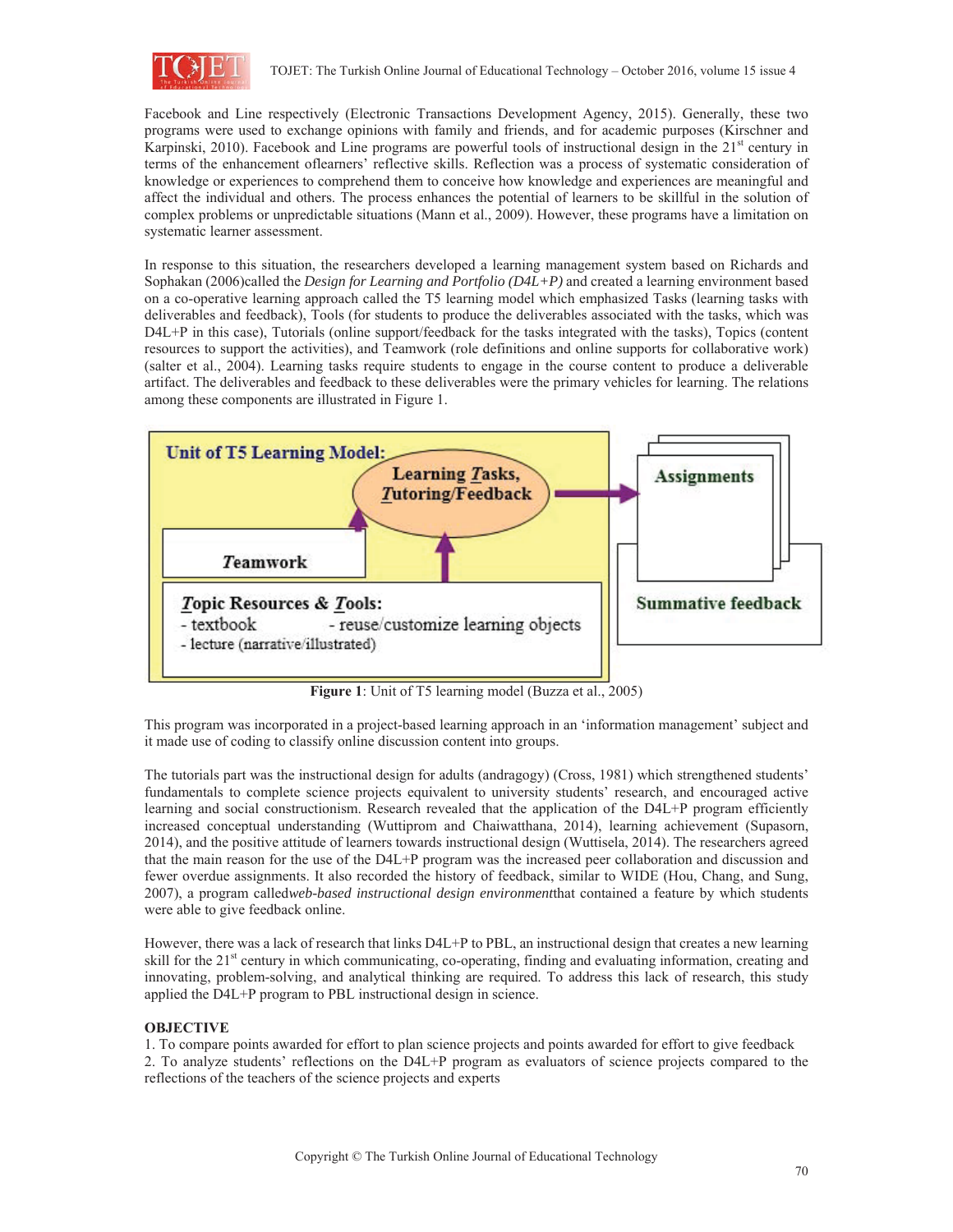

# **METHOD**

## *Participants*

Data were collected from a group of 25 outstanding grade 10 students aged 15 and 16 in an enrichment science classroom program which focused on the development of creativity in research and science project management skills. Data were also collected from 15 teachers and 5 experts from a published article by two of the researchers of this study (Wuttiprom et al., 2014).

## *Procedures*

The instructional activity of PBL in this research was designed to allow the students to take the roles of persons who gave feedback and assessed this feedback through the D4L+P program.

The steps in the procedure were:

1. Engagement in PBL instructional design. The sample group engaged in PBL instructional design with the teacher who taught science projects for three months.

2. Participation in a workshop. The sample group participated in a three hour workshop with the researcher on the principles of giving feedback for each part of a science project (Table 1). The researcher uploaded teaching material to the D4L+P program as a checklist as a guideline of project proposal assessment (Table 1). The teachers and experts gave feedback without a checklist.

| Parts               | <b>Guideline for Suggestions</b>                                                                |  |  |  |  |  |
|---------------------|-------------------------------------------------------------------------------------------------|--|--|--|--|--|
| Title               | $\Box$ Title includes independent variable and dependent variable                               |  |  |  |  |  |
|                     | $\Box$ Title is comprehensible and implies the content of the project                           |  |  |  |  |  |
| Background and      | $\Box$ The answer to the "Why" questions, such as why does pineapple shell accelerate the       |  |  |  |  |  |
| significance        | growth of plants?                                                                               |  |  |  |  |  |
| Objective           | □ Each objective contains independent variable and dependent variable                           |  |  |  |  |  |
|                     | $\square$ The project has two parts, so that there are two objectives                           |  |  |  |  |  |
| Hypothesis          | $\Box$ Predict the answer with reasons connected to scientific theory                           |  |  |  |  |  |
| Independent         | $\Box$ The factor deliberately changed in an experiment                                         |  |  |  |  |  |
| variable            | $\Box$ Identify the independent variable in all steps if there are many parts to the experiment |  |  |  |  |  |
|                     | $\Box$ Identify the type or quantity, such as type of soil or quantity of soil                  |  |  |  |  |  |
|                     | $\square$ Be measurable by scientific tools                                                     |  |  |  |  |  |
| Dependent variable  | $\Box$ The amount that results from the independent variables                                   |  |  |  |  |  |
|                     | $\Box$ Identify dependent variables in all steps if there are many parts to the experiment      |  |  |  |  |  |
|                     | $\square$ Be measurable by scientific tools                                                     |  |  |  |  |  |
| Controlled variable | $\Box$ Results will be erroneous without controlling this factor                                |  |  |  |  |  |
| Experiment design   | $\Box$ Has only one independent variable                                                        |  |  |  |  |  |
|                     | $\Box$ Others can follow the instructions and get the same results                              |  |  |  |  |  |
|                     | $\Box$ Identify quantity of solid as gram and mL for liquid                                     |  |  |  |  |  |
|                     | $\Box$ Identify the reasons why certain chemicals are required in each step                     |  |  |  |  |  |
|                     | $\square$ Establish that the experiment is reliable and valid                                   |  |  |  |  |  |
|                     | $\Box$ Continue Part 2 with the best experimental results of Part 1                             |  |  |  |  |  |
|                     | $\square$ Establish that the experiment is reliably based on scientific principles              |  |  |  |  |  |

**Table 1**: Guideline for feedback for each part of a project

3. Writing of the project proposal. Each student wrote a project proposal on the designed form, the topic being based on individual interest.

4. Upload of the proposal. After the due date for proposal submissions, all students were required to upload the proposal file onto an online system (D4L+P). The system randomly shared proposal files and each student received three proposal files.

5. Students' reflection and evaluation. Each student gave feedback for the project proposals of the three files and assessed the project proposals based on Marking Scheme Rubric (Table 1). Points for effort were awarded (1 to 5) for completion of the proposals.

6. Completion of peer assessment. Each student read the feedback from the peers and assessed the students' reflections received from the peers. Points for effort were awarded to the peers giving feedback (1 to 5).

7. Group discussion and revision of project proposals completed. The students discussed and revised the project proposals based on the peers' feedback.

8. Completion of discussions with teacher. Teacher and students discussed interesting aspects.

All the steps had clear submission dates and times on the D4L+P system. Students who were overdue were not allowed to submit the tasks.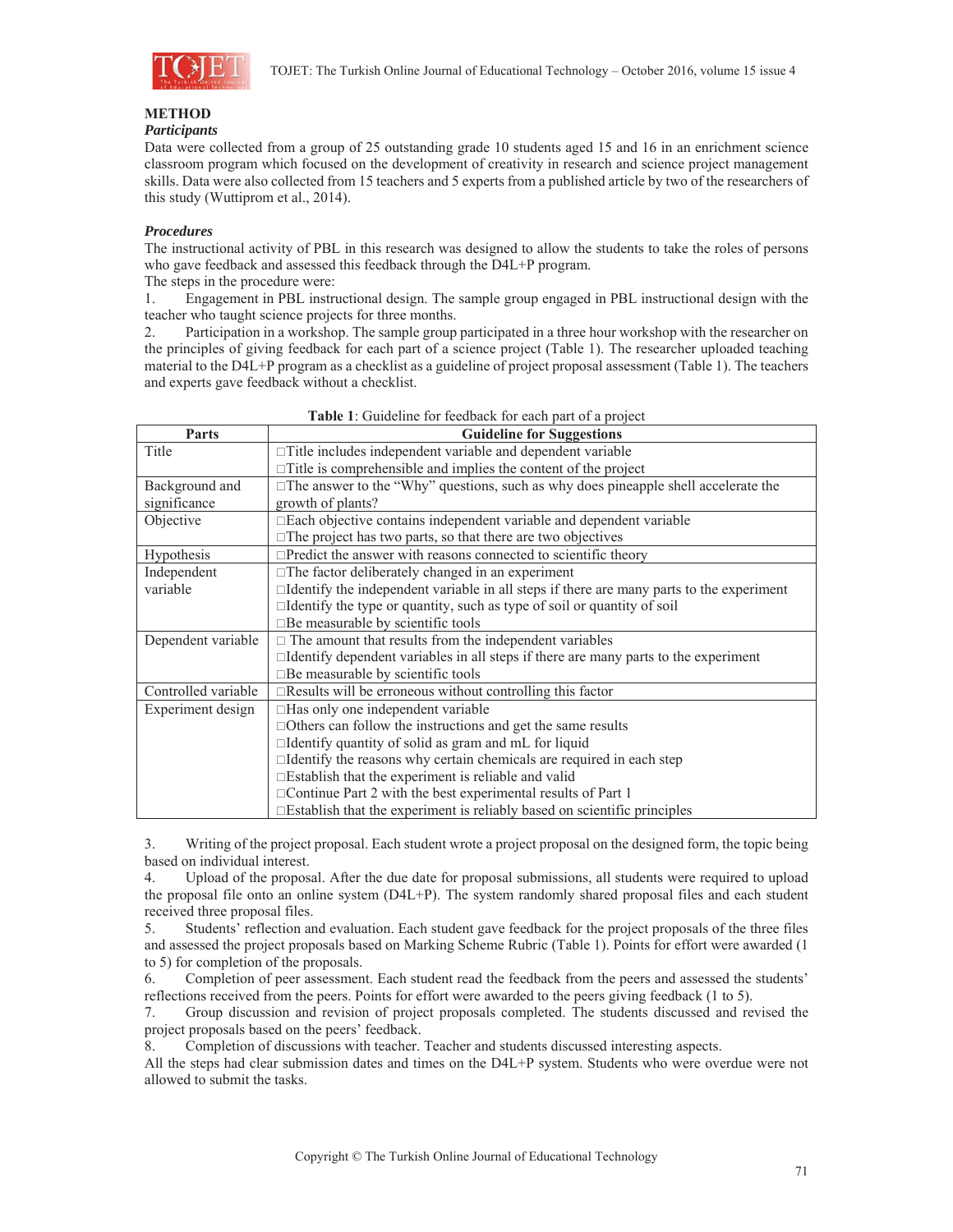

#### *Data Analysis*

The students' reflections were divided by two researchers into three categories: corrective feedback, reinforcing feedback, and suggestive feedback (Chi, 1996). The division into these categories by the two researchers (Tseng and Tsai, 2007) was found to be consistent at a rate of 80%. The students' inconsistent reflections were discussed again by the researchers and a consensus was reached.

## **FINDINGS AND DISCUSSION**

*Part 1 Comparison of points awarded for effort to plan a science project and points for effort to give feedback*  In the D4L+P program, the students submitted proposals in Task 1 before the reviewer gave a score and comment. To minimize bias, multiple reviewers were used in a peer assessment process (Tseng and Tsai, 2007).The program sent a score and comment back to the reviewee without the name of the reviewer. Therefore, the D4L+P system required students to give and receive feedback with a blind review. The system not only gave feedback but also required the students to award points for effort to peers. Generally, students gave points for effort to do a science project in task 2 and gave feedback in task 3 at averages of 2.86 and 3.55 (Figure 2) out of 5 respectively. These indicated that students attempted to do proposals of science projects and gave feedback at moderate and high levels respectively. A possible reason for the points for effort to give feedback being higher than to do the proposals of science projects may be because this research promoted giving suggestive feedback based on the marking scheme rubric. This meant that the students had more guidelines for giving feedback on projects, similar to the online peer assessment task of Tseng and Tsai (2007).Wong (2016) agreed with this finding that the students still needed forms of assessment to improve their skills to develop expertise in the future.

In regard to the peer reviews, students read three peer proposals and the rubric and also gave scores and feedback. These were cognitive activities to improve the review process, the projects, the students' reading and writing skills, and the promotion of active student-centered learning. Further studies are required to investigate the quality of peer feedback and students' ability to write the final reports of science projects.

High scores in peer assessment revealed that the students preferred peer interaction. However, previous research REF? stated that students preferredpeer assessment and teacher assessment. This may be due to the fact thatteacher assessment may help students to gain more knowledge and provide better guidance.

Scores for the proposals of the science projects were lower. Freeman (2002) believed that such scores may be improved by students' self-assessment before submission of their work. Self-assessment with the marking scheme rubric similar to Task 2 may increase the scores and enhance the quality of the proposals.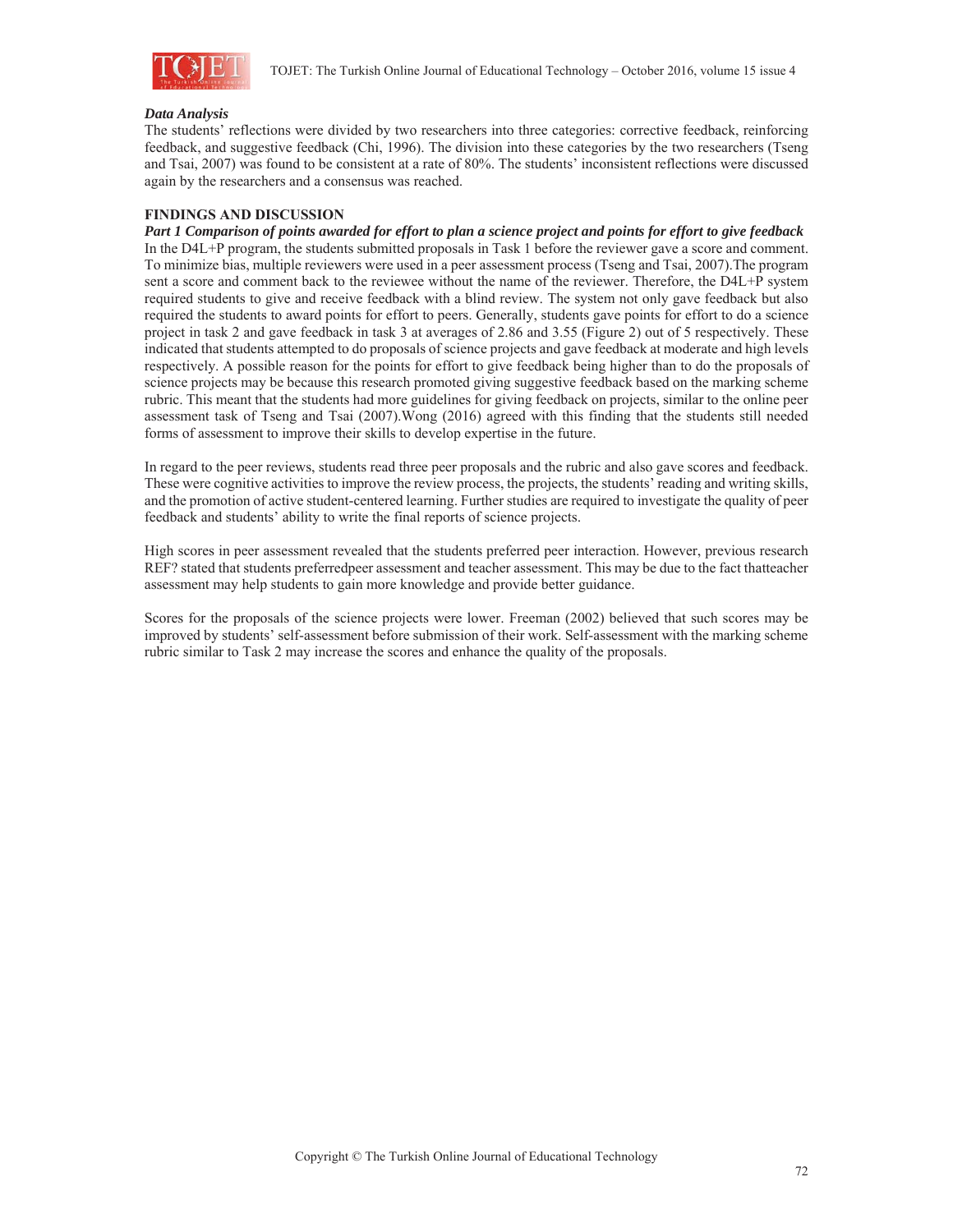

Monitor Learning Environment 7

|                                                          | <b>Monitor Learning Environment 0</b><br>Instructor marking of task: 32 Points |        | For this learning environment you have indicated that 100 points will be available.<br>Peer assessment of effort/Task 2 : 34 Points [System auto assign] ?<br>Peer assessment of effort/Task 3 : 34 Points [System auto assign] ?<br>Peer assessment of effort/Task 4 : 0 Points [System auto assign] ? |                                                   |                                                                         |  |
|----------------------------------------------------------|--------------------------------------------------------------------------------|--------|---------------------------------------------------------------------------------------------------------------------------------------------------------------------------------------------------------------------------------------------------------------------------------------------------------|---------------------------------------------------|-------------------------------------------------------------------------|--|
| <b>E</b> Filter by:                                      |                                                                                |        |                                                                                                                                                                                                                                                                                                         |                                                   |                                                                         |  |
| Title: milnsonu                                          |                                                                                |        |                                                                                                                                                                                                                                                                                                         |                                                   | Students assessment of peers<br>Peers/Instructor assessment of students |  |
|                                                          | <b>E Learning Environment Rational</b>                                         |        |                                                                                                                                                                                                                                                                                                         |                                                   |                                                                         |  |
|                                                          | <b>E Summary of Task Submissions</b>                                           |        |                                                                                                                                                                                                                                                                                                         |                                                   |                                                                         |  |
| To monitor select $\rightarrow$ below<br>Task 1, 2 & 3/4 |                                                                                |        |                                                                                                                                                                                                                                                                                                         | Task 2<br>Students<br>assessment of<br>peers Task | Task <sup>3</sup><br>Students<br>assessment of<br>Peers feedback        |  |
| <b>No</b>                                                | <b>Student name</b><br>۰                                                       |        | 面                                                                                                                                                                                                                                                                                                       | (Average)                                         | (Average)                                                               |  |
| 1.53                                                     |                                                                                | (T#2)  | 22.68 KB                                                                                                                                                                                                                                                                                                | 2.67                                              | 3.00                                                                    |  |
| 2日                                                       |                                                                                |        | 26.45 KB                                                                                                                                                                                                                                                                                                | 3.00                                              | 3.00                                                                    |  |
| 3 岛                                                      |                                                                                | E4     | 20.29 KB                                                                                                                                                                                                                                                                                                | 3.33                                              | 3.00                                                                    |  |
| $4 \Omega$                                               |                                                                                |        | 21.54 KB                                                                                                                                                                                                                                                                                                | 3.33                                              | 3 0 0                                                                   |  |
| 5.5                                                      |                                                                                |        | 24.29 KB                                                                                                                                                                                                                                                                                                | 3.00                                              | 3.00                                                                    |  |
| 69                                                       | PI                                                                             |        | 21.90 KB                                                                                                                                                                                                                                                                                                | 2.00                                              | 3.50                                                                    |  |
| 7 <sub>0</sub>                                           | D,                                                                             | (T#4)  | 19.62 KB                                                                                                                                                                                                                                                                                                | 2.67                                              | 4 00                                                                    |  |
| 8 <sub>0</sub>                                           | Sı                                                                             |        | 17.86 KB                                                                                                                                                                                                                                                                                                | 3 00                                              | 4.00                                                                    |  |
| 9.5                                                      |                                                                                |        | 23.47 KB                                                                                                                                                                                                                                                                                                | 3.00                                              | 4.00                                                                    |  |
| 10品                                                      | кł                                                                             | e(142) | 22.99 KB                                                                                                                                                                                                                                                                                                | 2.67                                              | 5.00.                                                                   |  |

**Figure 2**: Points for task 2 and task 3 in D4L+P program

## *Part 2 Analysis of students' reflections on the D4L+P program as evaluators of science projects compared to the teachers' and experts' reflections*

The researchers classified the students' reflections as evaluators of science projects into three categories: 1) Corrective feedback – given when incorrect facts were stated – for example, information that the province of Ubon Ratchathaniplanted the most rice was incorrect and the year of reference was not identified; 2) Reinforcing feedback – given to encourage students' good work – for example, good content; 3) Suggestive feedback – given to make suggestions to students about incomplete information – for example, did you study the nutrients of the preserved ants' eggs?

Comparisons of the percentages of the feedback of the experts and teachers based on information from the research of Wuttiprom et al. (2014) and the percentages of the feedback of the students in this study are shown in Figure 3.



■ expert ■ teacher ■ student **Figure 3**: Bar chart displaying percentages of feedback of the teachers, experts, and students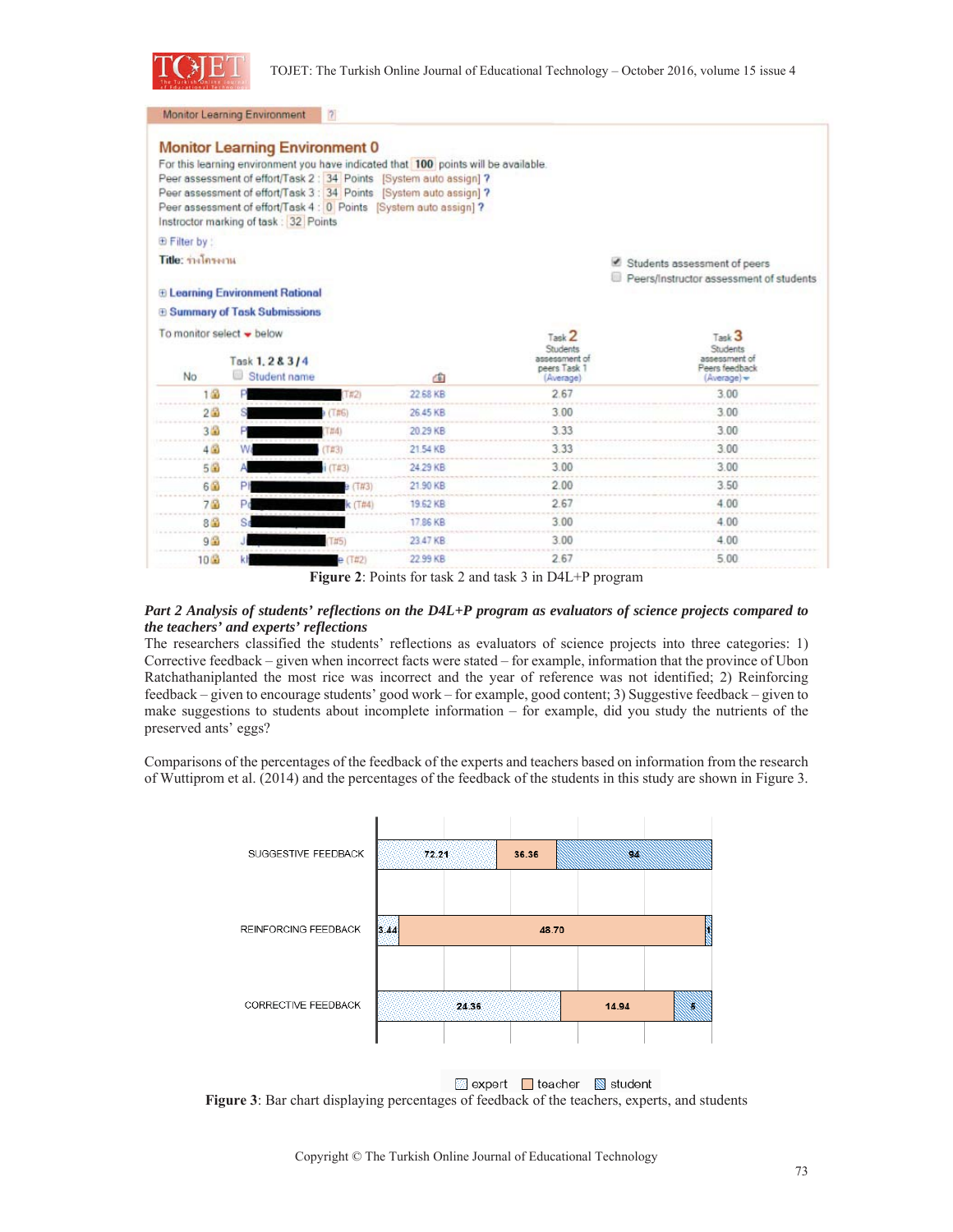

Just under half (48.7%) of the teachers gave reinforcing feedback which helped improve students' projects more than corrective feedback (Tseng and Tsai, 2007). In contrast, only 3.44% of the experts' feedback was reinforcing and 72.21% was suggestive, while 94% of the students' feedback was suggestive (Figure 3).

Samples of students' feedback given for the project 'Ant egg preservation for out of season consumption' in the D4L+P program are shown in Figure 4. Most of students gave intensive, comprehensive, and systematic suggestions and followed the rubric.

These results showed that the researchers had provided guidelines for suggestive feedback in the topic resource and most experts also gave this type of feedback (Wuttiprom et al., 2014). The feedback was very useful for the students in the sample group of this research who had just started working on the first step of the projects (Tseng and Tsai, 2007).

| <b>Monitor Learning Environment 0</b><br>Title: mainsamu                                                                                                                                              |                                                                    |                                                                |                                                                  |
|-------------------------------------------------------------------------------------------------------------------------------------------------------------------------------------------------------|--------------------------------------------------------------------|----------------------------------------------------------------|------------------------------------------------------------------|
| (4) Rational                                                                                                                                                                                          |                                                                    |                                                                |                                                                  |
| To monitor select                                                                                                                                                                                     |                                                                    |                                                                |                                                                  |
|                                                                                                                                                                                                       | Task <sub>1</sub><br>Individual<br>Submission<br>Due date: Aug '03 | Task <sub>2</sub><br>Feedback<br>to Peers<br>Due date: Aug '25 | Task <sub>3</sub><br>Feedback<br>from Peers<br>Due date: Aug '30 |
| P                                                                                                                                                                                                     |                                                                    | 334                                                            | w<br>24                                                          |
| อาจจะจำหน่ายเป็นรายได้ได้อีกด้วย<br>สมมติรานในการศึกษา<br>нти<br>ประโยชน์ที่คาดว่าจะได้รับ<br>รสชาติและปริมาณสารอาหารจะเห็นนั้นหรือลดลงอย่างไร<br>นียามตั้งต่อมาะ<br>tinu<br>ขอบเขตของการศึกษาโครงงาน |                                                                    |                                                                |                                                                  |
| และไข่มอแองก็หม้อแล้ว ได้ศึกษาปริมาณสารอาหารไหม<br>เอกสารและงานวิจัยที่เกี่ยวข้อง<br>63164<br>วิธีการค่าเนินการ<br>1. เครื่องมือ วัสลอปกรณ์<br>unu                                                    |                                                                    |                                                                |                                                                  |
| 2. ขั้นตอนในการตำเนินงาน                                                                                                                                                                              | แล้วไข่มหแดงก็ไข่เป็นไข่มหแดงแบบไหน ก็กล่าวมามิไข่มหแดงสองประเภท   |                                                                |                                                                  |

**Figure 4**: Feedback for Task 2 in D4L+P program for science projects

Cross (1981) stated that providingstudents with opportunities to offer feedback about science projects with the D4L+P program helped them to think as adults. It was found that 5% of students' feedback and 14.94% of teachers' feedback was corrective, which was less the 24.36% made by the experts. This was due to the students' and teachers' lack of experience and fundamental knowledge. However, the 94%of students who gave suggestive feedback was greater than the 72.21% and 36.36% of the experts and teachers respectively.

Advanced feedback might be generated in many ways to improve assessment (Liu, 2013). The marking scheme rubric of the peer assessment system in the D4L+P program decreases teachers' workloads(Rubin, R. F. & Turner, T., 2012) in the provision of suggestive feedback and promotion of skill in the delivery of good feedback.The program may help to solve problems of online peer assessment arising from students' lack of confidence in the performance of peer assessments (Ng, 2016).

The researchers state that the D4L+P program can be incorporated within the T5 learning model. It can also be integrated into the PBL approach when teachers ask their students to practice reflection or give feedback as it provides them with opportunities to criticize others' work and may help improve their own work. The D4L+P program may be an alternative for teachers who use other learning approaches but require students to practice giving feedback online, such as the use the D4L+P program for formative assessment by peers of students' plans or in presentation sessions in STEM education.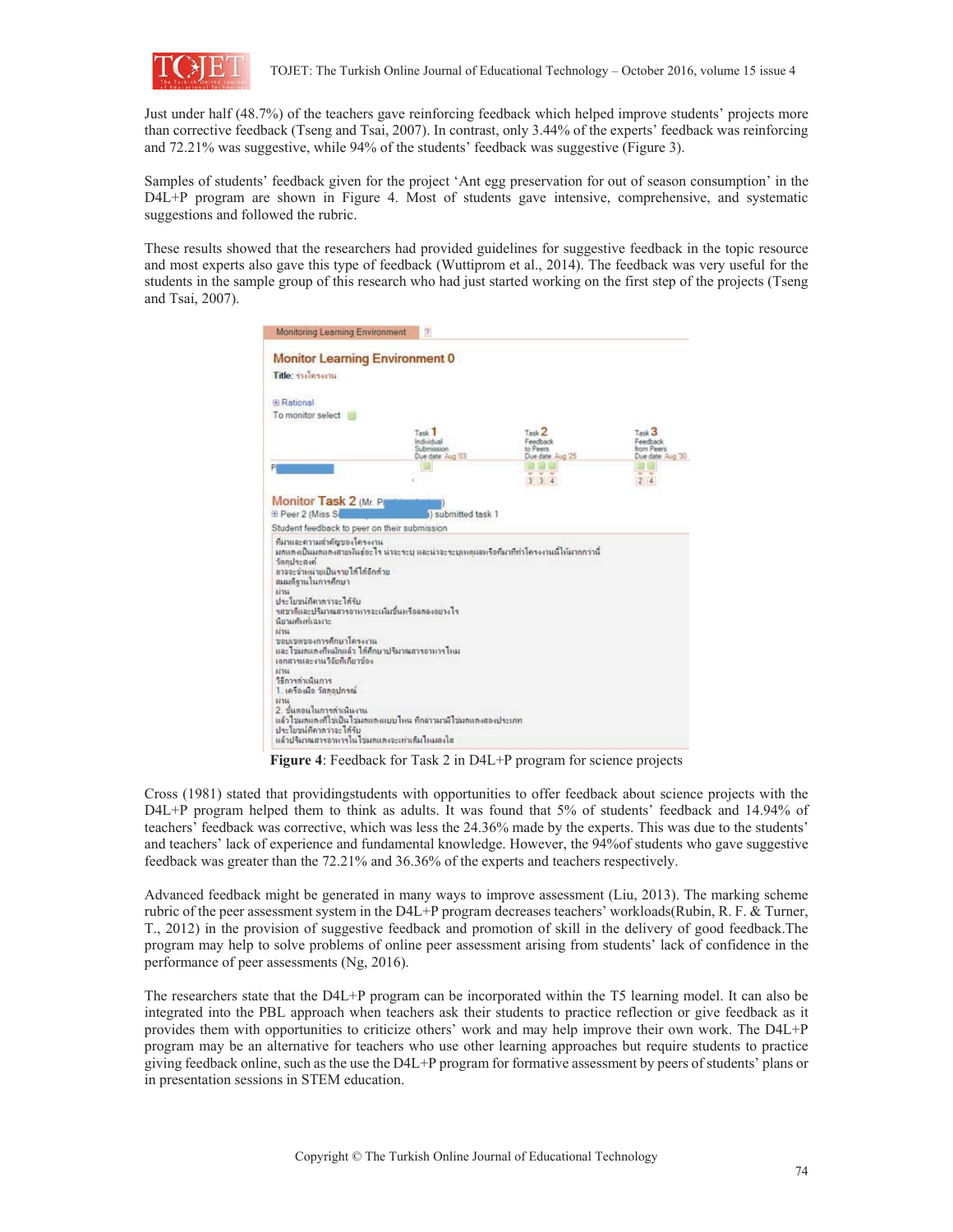

## **CONCLUSION AND FUTURE DIRECTIONS**

This article reported the use of the D4L+P program to assist PBL instructional design to enhance academic social interactionin regard to science projects. This was done by thecomparison of the points offered for effort to plan proposals for science projects and the points offered for effort to give feedback, and the analysis of students' reflections in relation to those of teachers and experts.The average scores for making an effort to give feedback and to plan science projects were 3.55 and 2.86 respectively. These scores indicated that the students attempted to give feedback and plan the science projects at high and moderate levels respectively. Data showed that they had confidence in the performance of peer assessments. As evaluators of the science projects, the percentages of students and experts who made reflections that were classified as suggestive feedback were greater than the percentage of teachers. The percentage of students who gave suggestive feedback was more than that of the experts but the percentage of students that gave corrective feedback was less. Results indicated that the marking scheme rubric incorporated with D4L+P program can decrease teachers' workloads in regard to giving suggestive feedback.

This study has a number of limitations. These include thesmall sample size and the problem of generalization of the use of themarking scheme rubric for feedback to other disciplines. In the future, the researchers intend to compare the science process skills of students who provide reinforcing feedback and suggestive feedback.Off-campus users who wish to use the D4L+P program in their classroom may contact the webmaster by e-mail. The program requires further development for use by e-mail, Facebook, or line to inform students of new tasks.

## **ACKNOWLEDGEMENT**

This work was supported by a grant under the program, Master Research Grants (MRG5680121) from the Thailand Research Fund, Office of the Higher Education Commission, and Ubon Ratchathani University, Thailand. Thanks also go to the staff of the Office of International Relations at Ubon Ratchathani University for assistance with English.

## **REFERENCES**

- Ballantyne R, Hughes K, &Mylonas A. (2002). Developing procedures for implementing peer assessment in large classes using an action research process. *Assessment & Evaluation in Higher Education*, vol.27, no.5 (pp. 427–441).
- Buzza, D., Richards, L., Bean, D., Harrigan, K., & Carey, T. (2005). LearningMapR: A prototype tool for creating IMS-LD compliant units of learning. *Journal of Interactive Media in Education*, no.1.
- Chi, M. T. (1996). Constructing self-explanations and scaffolded explanations in tutoring. *Applied Cognitive Psychology*, vol.10, no.7 (pp. 33-49).
- Cross, K.P. (1981). *Adults as Learners*. San Francisco: Jossey-Bass.
- Electronic Transactions Development Agency. (2015). *Internet user profile*. Bangkok.
- Freeman, M., & McKenzie, J. (2002). SPARK, a confidential web–based template for self and peer assessment of student teamwork: benefits of evaluating across different subjects. *British Journal of Educational Technology*, vol.33, no.5 (pp. 551-569).
- Hou, H. T., Chang, K. E., & Sung, Y. T. (2007). An analysis of peer assessment online discussions within a course that uses project-based learning. *Interactive learning environments*, vol.15, no.3 (pp. 237-251).
- Kirschner, P. A., & Karpinski, A. C. (2010). Facebook® and academic performance. *Computers in human behavior*, vol. 26, no. 6 (pp. 1237-1245).
- Kritikos, V. S., Woulfe, J., Sukkar, M. B., & Saini, B. (2011). Intergroup peer assessment in problem-based learning tutorials for undergraduate pharmacy students. *American journal of pharmaceutical education*, vol.75, no.4 (pp.73)
- Liu, E. Z. F., & Chun-Yi, L. E. E. (2013). Using peer feedback to improve learning via online peer assessment. *TOJET: The Turkish Online Journal of Educational Technology*, vol.12, no.1 (pp. 187-199).
- Mann, K., Gordon, J., & MacLeod, A. (2009). Reflection and reflective practice in health professions education: a systematic review. *Advances in health sciences education*, vol. 14, no. 4 (pp. 595-621).
- Ng, E. M. (2016). Fostering pre-service teachers' self-regulated learning through self-and peer assessment of wiki projects. *Computers & Education*, vol. 98 (pp. 180-191).
- Piaget, J. (1952). *The origins of intelligence in children*. NY: International UniversitiesPress Inc. Retrieved from: http://www.pitt.edu/~strauss/origins\_r.pdf.
- Richards, L., & Sophakan, P. (2006). D4L+P program. Retrieved from http://d4lp.ubu.ac.th/.
- Rubin, R. F., & Turner, T. (2012). Student performance on and attitudes toward peer assessments on advanced pharmacy practice experience assignments. Currents in Pharmacy Teaching and Learning, vol.4, no.2 (pp. 113-121).
- Sadler, P. M., & Good, E. (2006). The impact of self-and peer-grading on student learning. *Educational assessment*, vol. 11, no.1 (pp. 1-31).